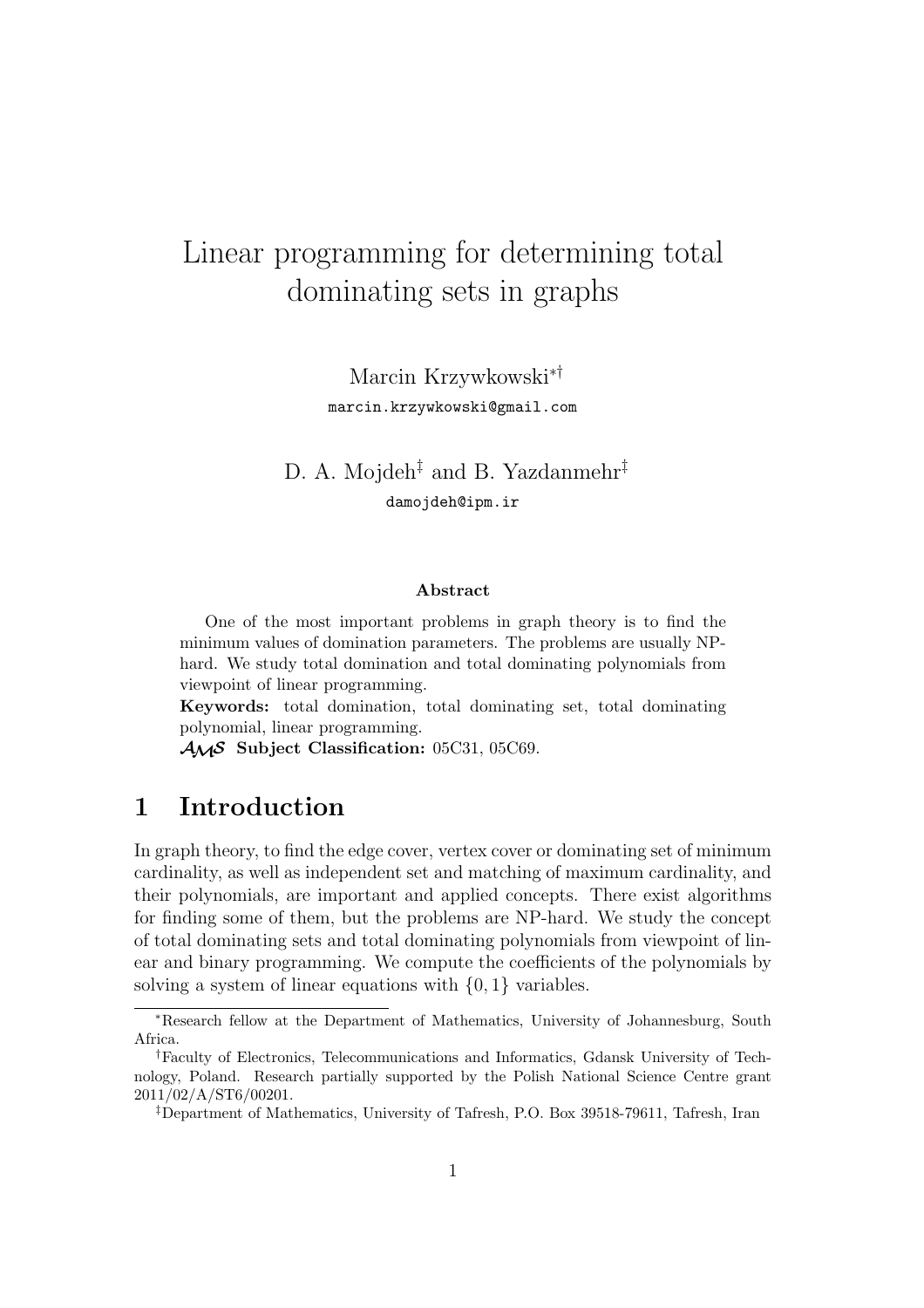Let  $G = (V, E)$  be a graph with  $|V(G)| = n$  and  $|E(G)| = m$ . Then the vertex cover and vertex dominating polynomials are of degree  $n$ , the edge cover and edge dominating polynomials are of degree  $m$ , and the coefficient of  $x^k$  is the number of such sets of cardinality  $k$ . Also the matching and independence polynomials are of degree at most n such that the coefficient of  $x^k$  is the number of matchings and independent sets of cardinality  $k$ , respectively. Graph polynomials, including dominating, edge and vertex covering, independence, and matching have been studied for example in [1, 2, 4–6].

In a graph G, a subset  $D \subseteq V(G)$  is a dominating set if every vertex of  $V(G) \backslash D$  has a neighbor in D. The domination number of G, denoted by  $\gamma(G)$ , is the minimum cardinality of a dominating set of G. A subset  $D \subseteq V(G)$  is a total dominating set of G if every vertex of G has a neighbor in  $D$ . The minimum cardinality of a total dominating set of  $G$  is the total domination number of  $G$ , and is denoted by  $\gamma_t(G)$ . Let  $V(G) = \{v_1, v_2, \ldots, v_n\}$  and  $E(G) = \{e_1, e_2, \ldots, e_m\}$ . The total dominating polynomials are of degree n, and the coefficient of  $x^k$  is the number of total dominating sets of cardinality k.

We denote the adjacency matrix by A, where  $A = [a_{ij}]_{n \times n}$  and  $a_{ij}$  is the number of edges with endpoints  $v_i$  and  $v_j$ . A complete graph  $K_n$  is a graph whose vertices are pairwise adjacent. A graph G is bipartite if  $V(G)$  is a union of two disjoint (possibly empty) independent sets called partite sets of G. A complete bipartite graph is a bipartite graph in which two vertices are adjacent if and only if they are in different partite sets. When the sets have sizes  $p$  and  $q$ , the graph is denoted by  $K_{p,q}$ . The complement  $\overline{G}$  of a graph G is a graph with vertex set  $V(G)$  such that  $uv \in E(\overline{G})$  if and only if  $uv \notin E(G)$ . The join  $G_1 \vee G_2$  of two vertex-disjoint graphs  $G_1$  and  $G_2$ , is a graph with  $V(G_1 \vee G_2) = V(G_1) \cup V(G_2)$ and  $E(G_1 \vee G_2) = E(G_1) \cup E(G_2) \cup \{xy : x \in V(G_1), y \in V(G_2)\}.$ 

### **2 Algorithm for total domination**

Using linear programming on adjacency matrix, we have the following results for determining the minimum size of a total dominating set. For more details on linear programming, see [3].

Let  $V(G) = (v_1, v_2, \dots, v_n)^t$  and  $1_n = (1, 1, \dots, 1)^t$ .

**Theorem 1** Let A be the adjacency matrix of a connected graph  $G = (V, E)$  with  $|V(G)| = n$ . Then the minimum size of a total dominating set can be obtained *as follows,*

$$
\gamma_t = \min \sum_{j=1}^n v_j
$$
  
subject to:  $(A + I_n)V \ge 1_n$   
 $v_j \in \{0, 1\}$  where  $j = 1, 2, ..., n$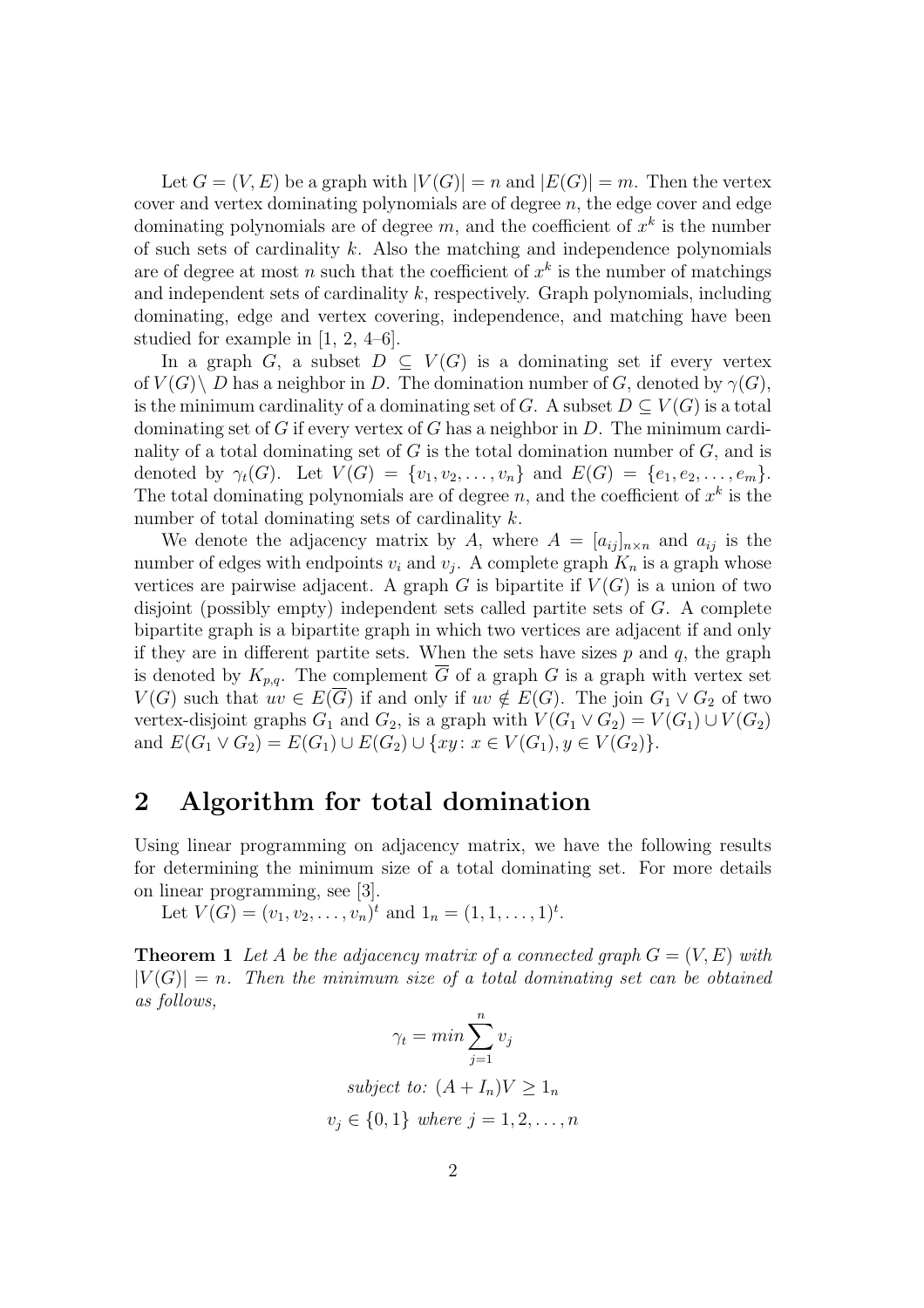$$
v_j = 1 \Rightarrow \exists v_i \in N_G(v_j) \text{ such that } v_i = 1.
$$

**Proof.** Let D be a total dominating set of G. Since we want to obtain a smallest total dominating set, we have a minimization problem, where the object function is  $\gamma_t = \min \sum_{j=1}^n v_j$ . On the other hand, for each  $v_j \in V(G)$ , at least one of the vertices  $v_k \in D$  must be adjacent to  $v_j$ . Thus from every row of  $A + I_n$ , at least one entry  $(v_k)$  must be equal to 1. Also, D has no isolated vertex. Therefore

$$
a_{11}v_1 + a_{12}v_2 + \ldots + a_{1n}v_n \ge 1
$$
  
\n
$$
a_{21}v_1 + a_{22}v_2 + \ldots + a_{2n}v_n \ge 1
$$
  
\n
$$
\vdots
$$
  
\n
$$
a_{n1}v_1 + a_{n2}v_2 + \ldots + a_{nn}v_n \ge 1
$$
  
\n
$$
v_j \in \{0, 1\} \text{ where } j = 1, 2, \ldots, n
$$
  
\n
$$
v_j = 1 \Rightarrow \exists v_i \in N_G(v_j) \text{ such that } v_i = 1.
$$

**Definition 2** *A total dominating polynomial*  $TD(G, x)$  *or*  $TD(x)$  *is as follows:* 

$$
TD(x) = f_{\gamma_t} x^{\gamma_t} + f_{\gamma_{t+1}} x^{\gamma_{t+1}} + \ldots + f_n x^n,
$$

where  $\gamma_t$  *is the total domination number and*  $f_i$ *s are the numbers of total dominating sets of cardinality* i*.*

**Theorem 3** Let A be the adjacency matrix of a connected graph  $G = (V, E)$  with  $|V(G)| = n$ . Then the number of total dominating sets of cardinality k, where  $\gamma_t \leq k \leq n$ , can be obtained as follows,

$$
\sum_{j=1}^{n} v_j = k \tag{1}
$$

*subject to:*  $(A + I_n)V > 1_n$  (2)

$$
v_j \in \{0, 1\} \text{ where } j = 1, 2, \dots, n
$$
  

$$
v_j = 1 \Rightarrow \exists v_i \in N_G(v_j) \text{ such that } v_i = 1.
$$
 (3)

**Proof.** The inequality (2) and the phrase (3) are the conditions for a set to be total dominating, and the equality  $(1)$  for each k is satisfied when we have a total dominating set of cardinality  $\gamma_t, \gamma_{t+1}, \ldots, n$ , respectively, and with this process we can compute  $f_{\gamma_t}, f_{\gamma_{t+1}}, \ldots, f_n$ . It is trivial that  $f_n = 1$ .  $\blacksquare$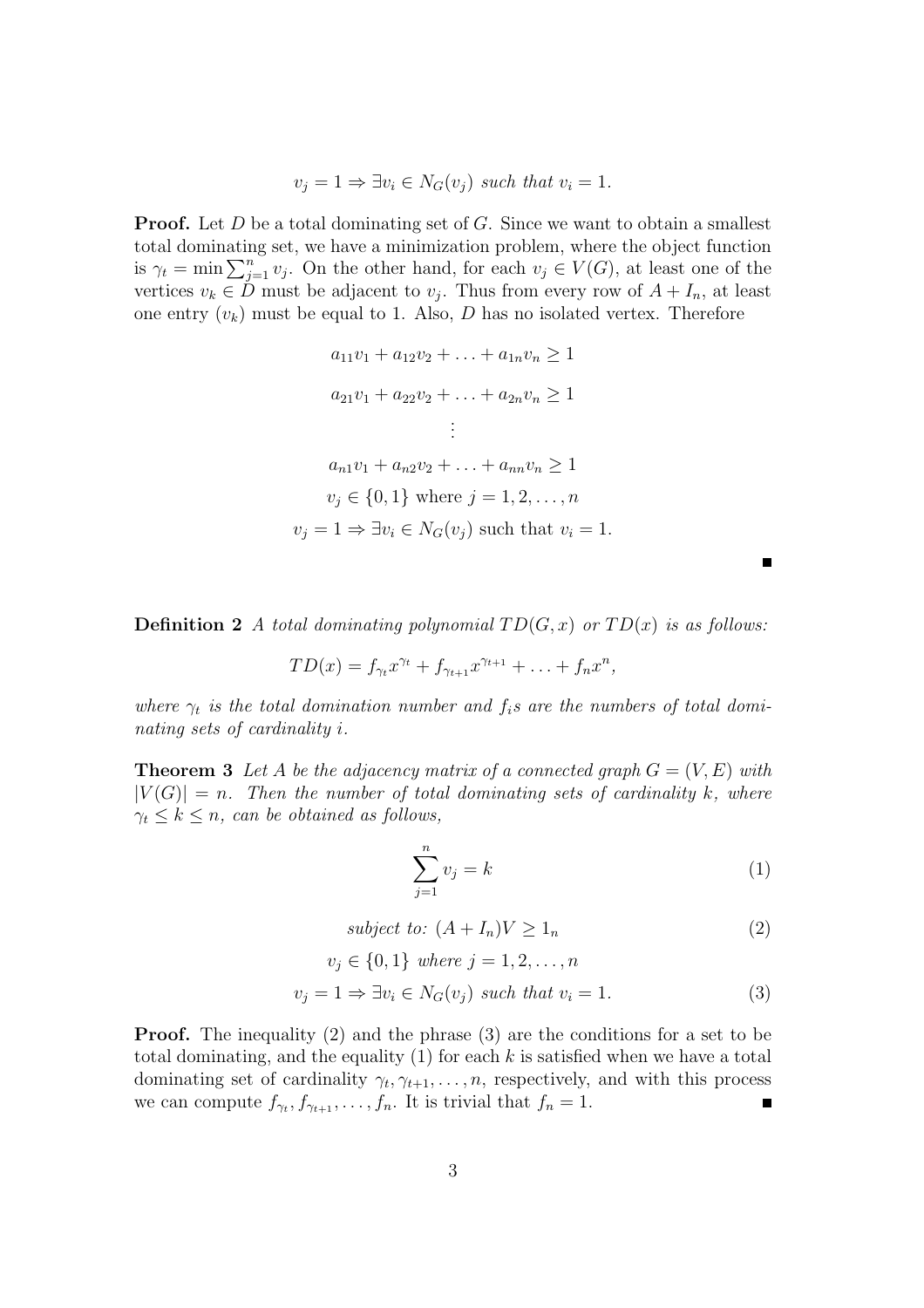**Theorem 4** *Let*  $G = (V, E)$  *be a connected graph in which*  $|V(G)| = n$ *. Then:* 

- *(a)* If G has no leaf, then  $f_{n-1} = n$ .
- (*b*)  $f_n = 1$ .
- *(c)*  $f_i = 0$  *if and only if*  $i > n$  *or*  $i < \gamma_t(G)$ *.*
- *(d)*  $TD(x)$  *has no constant term.*
- *(e)*  $TD(x)$  *is strictly increasing on*  $[0, \infty]$ *.*
- *(f)* If H is a subgraph of G, then deg  $TD(H, x) \leq deg \, TD(G, x)$ .
- *(g) Zero is a root of*  $TD(x)$  *with respect to*  $\gamma_t(G)$ .

**Proof.** We only prove  $(a)$  and  $(g)$ . The remaining statements are straightforward.

(a) By discarding any vertex we obtain a total dominating set. Thus there are *n* total dominating sets of cardinality  $n - 1$ .

(g) 
$$
TD(x) = f_{\gamma_t} x^{\gamma_t} + f_{\gamma_{t+1}} x^{\gamma_{t+1}} \dots + f_n x^n = x^{\gamma_t} \cdot (f_{\gamma_t} + f_{\gamma_{t+1}} x + \dots + f_n x^{n-\gamma_t}) = 0
$$
  
\n $\Rightarrow \begin{cases} x^{\gamma_t} = 0 \text{ or} \\ f_{\gamma_t} + \dots + f_n x^{n-\gamma_t} = 0 \end{cases}$ 

**Example 5** *Consider the Petersen graph:*



*Figure 1*

Since  $\gamma_t = 4$ ,

$$
TD(x) = f_{\gamma_t} x^{\gamma_t} + f_{\gamma_{t+1}} x^{\gamma_{t+1}} + \ldots + f_n x^n = f_4 x^4 + f_5 x^5 + \ldots + f_{10} x^{10}
$$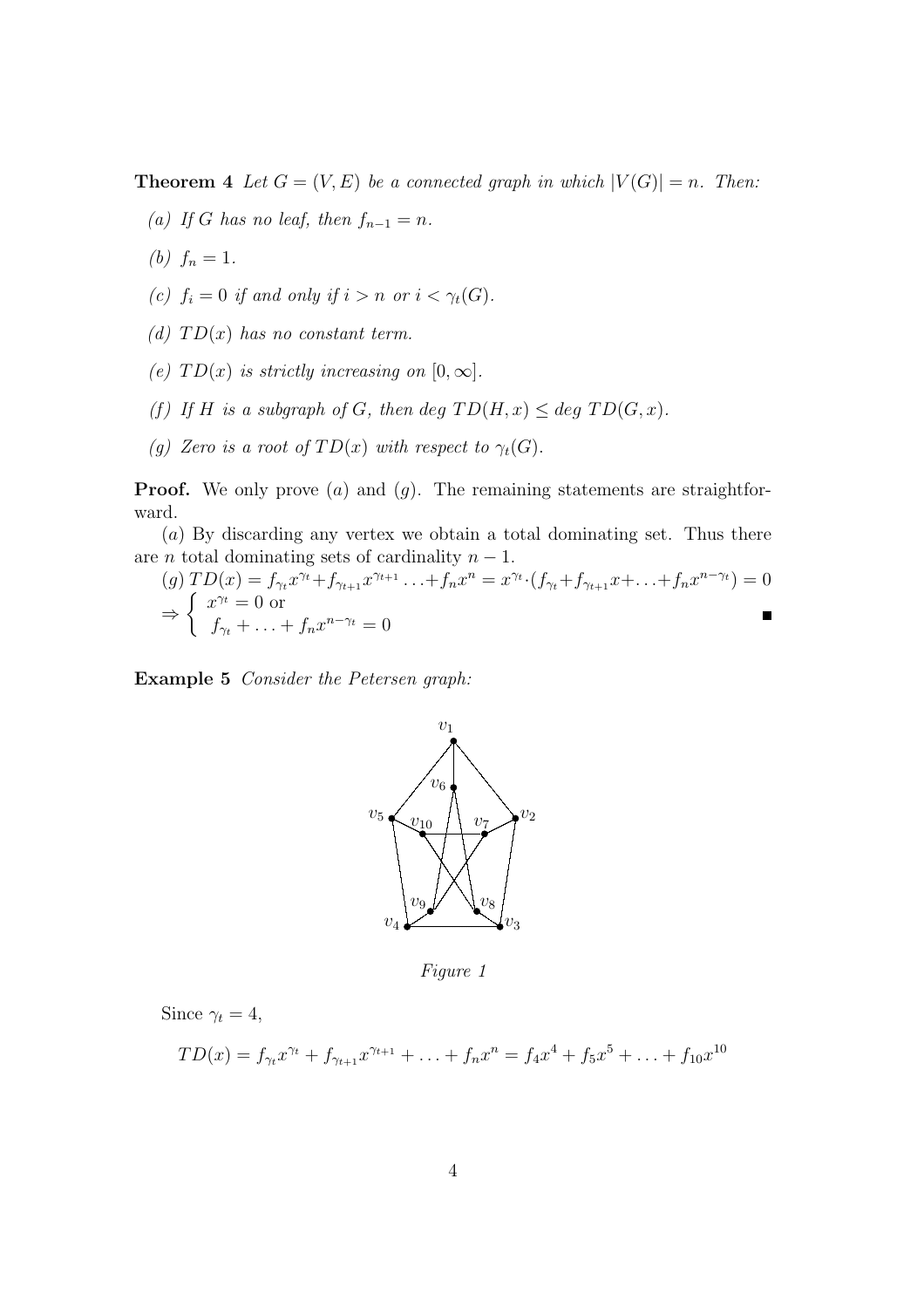is the total dominating polynomial for the Petersen graph. We want to compute these coefficients. Let  $A_p$  be the adjacency matrix. Next we solve the problem by using the following algorithm*:*

$$
\sum_{j=1}^{10} v_j = k, \text{ where } 4 \le k \le 10
$$
  
\n
$$
(A_p + I_{10})V \ge 1_{10} \Rightarrow
$$
  
\n
$$
v_1 + v_2 + v_5 + v_6 \ge 1 \qquad v_1 + v_2 + v_3 + v_7 \ge 1
$$
  
\n
$$
v_2 + v_3 + v_4 + v_8 \ge 1 \qquad v_3 + v_4 + v_5 + v_9 \ge 1
$$
  
\n
$$
v_1 + v_4 + v_5 + v_{10} \ge 1 \qquad v_1 + v_6 + v_8 + v_9 \ge 1
$$
  
\n
$$
v_2 + v_8 + v_9 + v_{10} \ge 1 \qquad v_3 + v_6 + v_8 + v_{10} \ge 1
$$
  
\n
$$
v_4 + v_6 + v_7 + v_9 \ge 1 \qquad v_5 + v_7 + v_8 + v_{10} \ge 1
$$
  
\n
$$
v_j \in \{0, 1\} \text{ where } j = 1, 2, ..., 10
$$
  
\n
$$
v_j = 1 \Rightarrow \exists v_i \in N_G(v_j) \text{ such that } v_i = 1.
$$

First we compute  $f_4$ . As we show in Figure 1, we may select three vertices from outside the cycle and one vertex from inside the cycle, or vice versa. Therefore  $f_4 = 10.$ 

If we want to choose five vertices either from outside or from inside the cycle, then obviously there are 2 ways of doing this.

Now assume that we choose four vertices from outside the cycle and one vertex from inside the cycle, or vice versa. There are  $2 \cdot 5 \cdot 2 = 20$  ways of doing this.

Now assume that we choose three vertices from outside the cycle and two vertices from inside the cycle, or vice versa. There are  $2 \cdot 5 \cdot 6 = 60$  ways of doing this.

We now conclude that  $f_5 = 82$ .

Similarly, one can obtain  $f_6 = 200$ ,  $f_7 = 118$ ,  $f_8 = 70$ ,  $f_9 = 10$  and  $f_{10} = 1$ , and the total dominating polynomial of the Petersen graph is:

$$
TD(x) = 10x^4 + 82x^5 + 200x^6 + 118x^7 + 70x^8 + 10x^9 + x^{10}.
$$

**Theorem 6** Let  $G_1, G_2, \ldots, G_m$  be connected components of G such that none *of them is an isolated vertex. Then*

$$
TD(G, x) = TD(G_1, x) \cdot TD(G_2, x) \cdot \ldots \cdot TD(G_m, x).
$$

**Proof.** It suffices to prove the result for  $m = 2$ . For  $k \geq \gamma_t(G)$ , a total dominating set of cardinality  $k$  can be obtained by selecting a total dominating set of cardinality j for  $G_1$  (where  $\gamma_t(G_1) \leq j \leq |V(G_1)|$ ) and a total dominating set of cardinality  $k - j$  for  $G_2$  (where  $\gamma_t(G_2) \leq k - j \leq |V(G_2)|$ ). The coefficient of  $x^k$  in  $TD(G_1, x) \cdot TD(G_2, x)$  is obtained by products of the coefficients of  $x^j$ and  $x^{k-j}$ .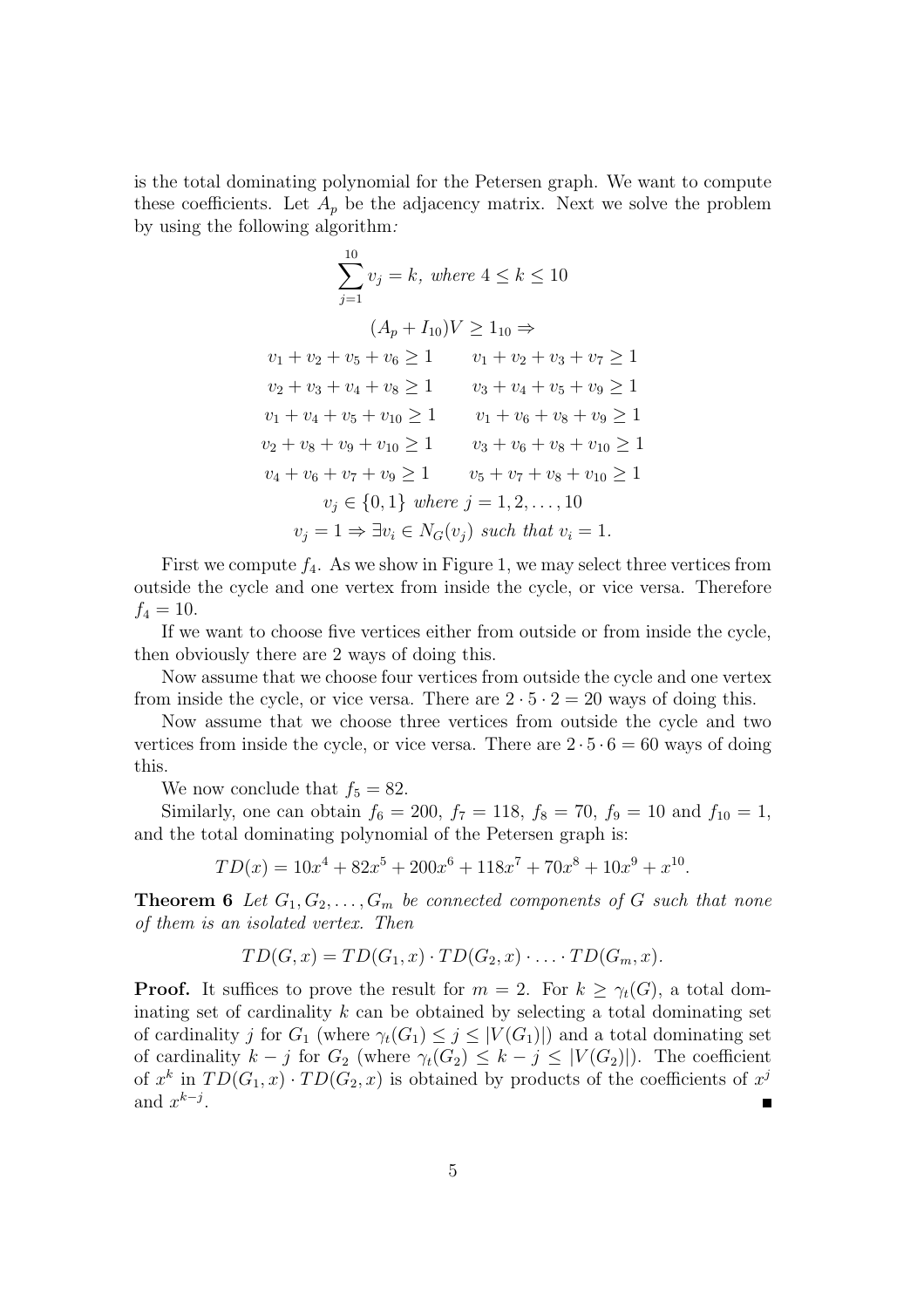## **3 Coefficients of the total dominating polynomial**

We now determine the coefficients of the total dominating polynomial for some families of graphs.

#### **3.1 Coefficients of the polynomial for**  $K_n$

**Theorem 7** *If*  $G = K_n$ *, then*  $f_i = \binom{n}{i}$  $\binom{n}{i}$ , where  $n \geq 2$  and  $i \geq 2$ .

**Proof.** We have  $\gamma_t = 2$  for complete graphs on at least two vertices. Since all vertices of a complete graph are pairwise adjacent, there are  $\binom{n}{i}$  $\binom{n}{i}$  total dominating sets of cardinality i.

We now compute the total dominating polynomial for  $K_n$ .

**Theorem 8** *For every positive integer n we have*  $TD(K_n, x) = (1+x)^n - 1 - nx$ *.* 

**Proof.** We have  $\gamma_t(K_n) = 2$  and  $td(K_n, i) = f_i = \binom{n}{i}$  $\binom{n}{i}$  for  $2 \leq i \leq n$ . We now get  $TD(K_n, x) = \sum_{i=2}^n {n \choose i}$  $\binom{n}{i} x^i = (1+x)^n - \binom{n}{0}$  $\binom{n}{0} \cdot x^0 - \binom{n}{1}$  $\binom{n}{1} \cdot x^1 = (1+x)^n - 1 - nx.$ 

#### **3.2** Coefficients of the polynomial for  $P_n$

It is well known [7] that the total domination number of a path  $P_n$  is:

$$
\gamma_t(P_n) = \begin{cases} n/2 & \text{if } n = 4k; \\ \lfloor n/2 \rfloor + 1 & \text{otherwise.} \end{cases}
$$

We now give a formula for the number of minimum total dominating sets of paths.

**Theorem 9** *For paths* P<sup>k</sup> *we have*

$$
f_{\gamma_t} = \begin{cases} 1 & \text{if } n = 4k; \\ k+1 & \text{if } n = 4k-1; \\ k^2 & \text{if } n = 4k-2; \\ k-1 & \text{if } n = 4k-3. \end{cases}
$$

**Proof.** Let D be a  $\gamma_t(P_n)$ -set. If  $n = 4k$ , then  $\gamma_t(P_n) = 2k$ . Since  $\{v_2, v_3, v_6,$  $v_7, \ldots, v_{n-2}, v_{n-1}$  is the only minimum total dominating set of  $P_n$ , we have  $f_{\gamma_t}(P_n) = 1$  for  $n = 4k$ .

Now assume that  $n = 4k - 1$ . Then  $\gamma_t(P_n) = \lfloor n/2 \rfloor + 1 = 2k$ . We have the following facts.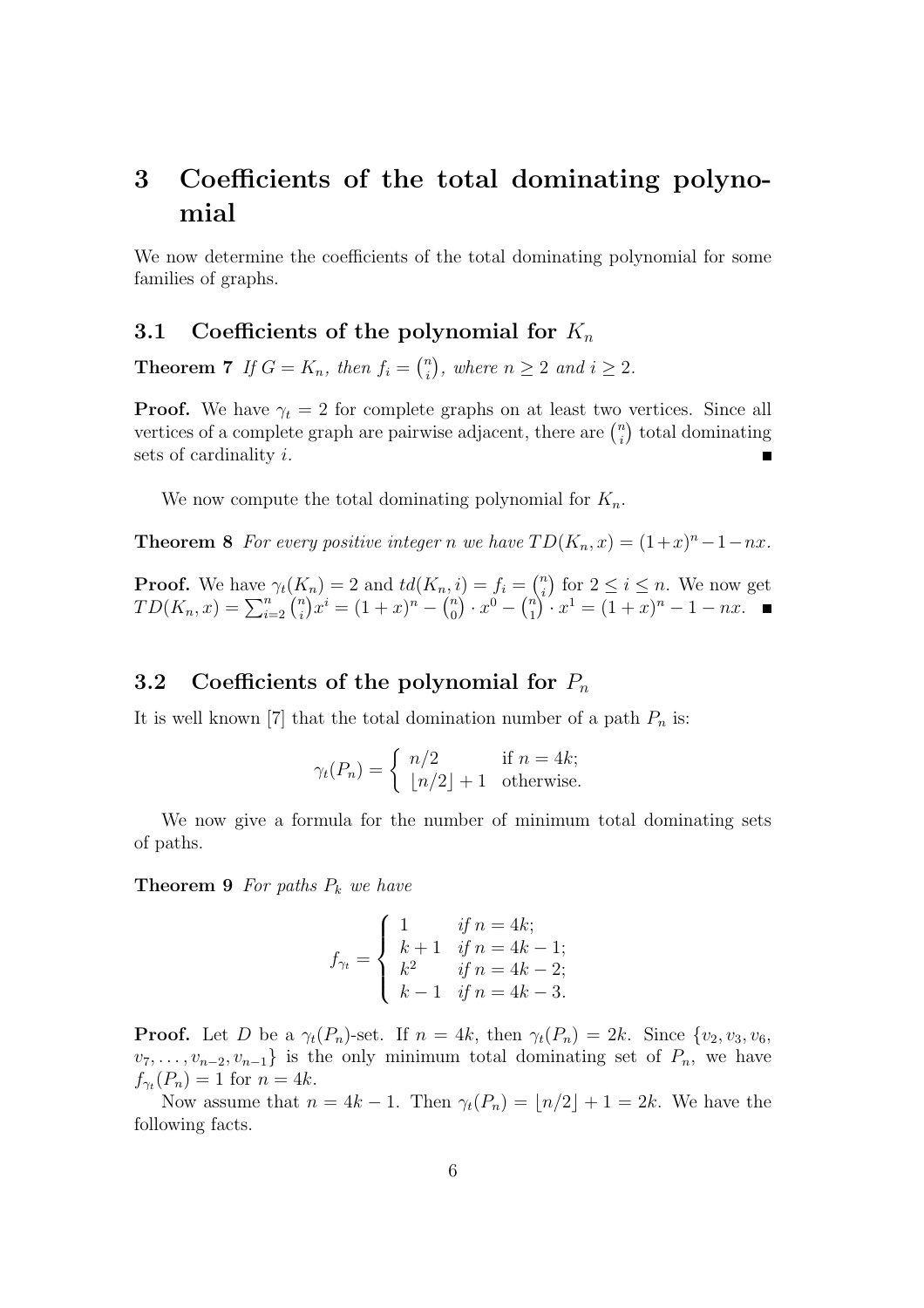**Fact 1.** Assume that  $v_1, v_n \notin D$ . Then  $v_2, v_3, v_{n-2}$  and  $v_{n-1}$  should be in D. For  $4k - 7$  other vertices of  $P_n$ ,  $2k - 4$  of them should be in D. Since at most two consecutive vertices can be outside the set D, there is a vertex  $v_i$   $(4 \leq i \leq n-3)$ such that  $v_i \notin D$ , while  $v_{i-1}, v_{i-2}, v_{i+1}, v_{i+2} \in D$ . Choosing  $v_i$  leads to  $k-1$  total dominating sets.

**Fact 2.** Assume that  $v_1 \notin D$  and  $v_2, v_3, v_{n-1}, v_n \in D$ . Then from the  $4k - 6$ remaining vertices,  $2k - 4$  should be in D. Then the other vertices of D form the set  $\{v_{4i+2}, v_{4i+3} : 1 \le i \le k-2\}$ . Thus there is only one such total dominating set for  $P_n$ .

**Fact 3.** Assume that  $v_n \notin D$  and  $v_1, v_2, v_{n-2}, v_{n-1} \in D$ . Similarly as in Fact 2, there is only one such total dominating set for  $P_n$ .

**Fact 4.** The case  $v_1, v_2, v_{n-1}, v_n \in D$  is not possible, since any choice gives us three consecutive vertices not being in D. We now conclude that  $f_{\gamma_t}(P_n) = k+1$ if  $n = 4k - 1$ .

Now assume that  $n = 4k - 3$ . Then  $\gamma_t(P_n) = |n/2| + 1 = 2k - 1$ . No total dominating set includes both vertices  $v_1$  and  $v_2$ , or both vertices  $v_{n-1}$  and  $v_n$ , as then there are three consecutive vertices which are not in D. Assume that  $v_1, v_n \notin D$ . Then the vertices  $v_2, v_3, v_{n-2}, v_{n-1}$  should be in D. Also for the  $4k-9$  other vertices,  $2k-5$  vertices should be in D. In this case we have to choose these  $2k - 5$  vertices in such a way that only one vertex from each set  ${v_{4i-2}, v_{4i-1}, v_{4i}} (1 \leq i \leq k-1)$  belongs to D. Thus  $f_{\gamma_t}(P_n) = k-1$  if  $n = 4k-3$ . Now assume that  $n = 4k - 2$ . Then  $\gamma_t(P_n) = |n/2| + 1 = 2k$ . We have the

following facts.

**Fact 1.** The vertices are divided into two sets of 5 consecutive vertices and  $k-3$  sets of 4 consecutive vertices. The placement of 5-vertex sets implies that there are  $\binom{k-1}{2}$  $\binom{-1}{2} = (k-1)!/(2!(k-3)!) = (k-1)(k-2)/2$  such total dominating sets.

**Fact 2.** The vertices are divided into one set of 6 consecutive vertices and  $k-2$  sets of 4 consecutive vertices. The placement of the 6-vertex set implies that there are  $k-1$  such total dominating sets.

**Fact 3.** Assume that  $v_1, v_n, v_4, v_{n-3} \notin D$  and  $v_2, v_3, v_{n-1}, v_{n-2} \in D$ . Then from the  $4k - 10$  remaining vertices,  $2k - 4$  should be in D.

If  $v_5, v_6, v_{n-4}, v_{n-5} \in D$ , then there is only on way for choosing the total dominating set.

If  $v_5 \notin D$  and  $v_{n-4} \in D$ , then  $v_{n-5} \in D$  and there exists a vertex  $v_{4i}$  such that  $v_{4i} \notin D$  and  $v_{4i-1}, v_{4i-2}, v_{4i+1}, v_{4i+2} \in D$  for  $2 \leq i \leq k-2$ . Thus the placement of the vertex  $v_{4i}$  implies that there are  $k-3$  such total dominating sets.

If  $v_5 \in D$  and  $v_{n-4} \notin D$ , then  $v_6 \in D$  and similarly as in the previous possibility, there exist  $k - 3$  such total dominating sets.

If  $v_5$ ,  $v_{n-4} \notin D$ , then for the  $4k - 12$  remaining vertices,  $2k - 4$  should be in D and 2k – 8 should be outside D. Then there exist two vertices  $v_i$  and  $v_j$  in  $P_n \setminus D$ , where  $8 \leq j \leq i \leq n-7$  and  $i-j \geq 3$ . Placement of the vertices implies that there are  $\left(\frac{k-3}{2}\right)$  $\binom{-3}{2} = (k-3)!/(2!(k-5)!) = (k-3)(k-4)/2$  such total dominating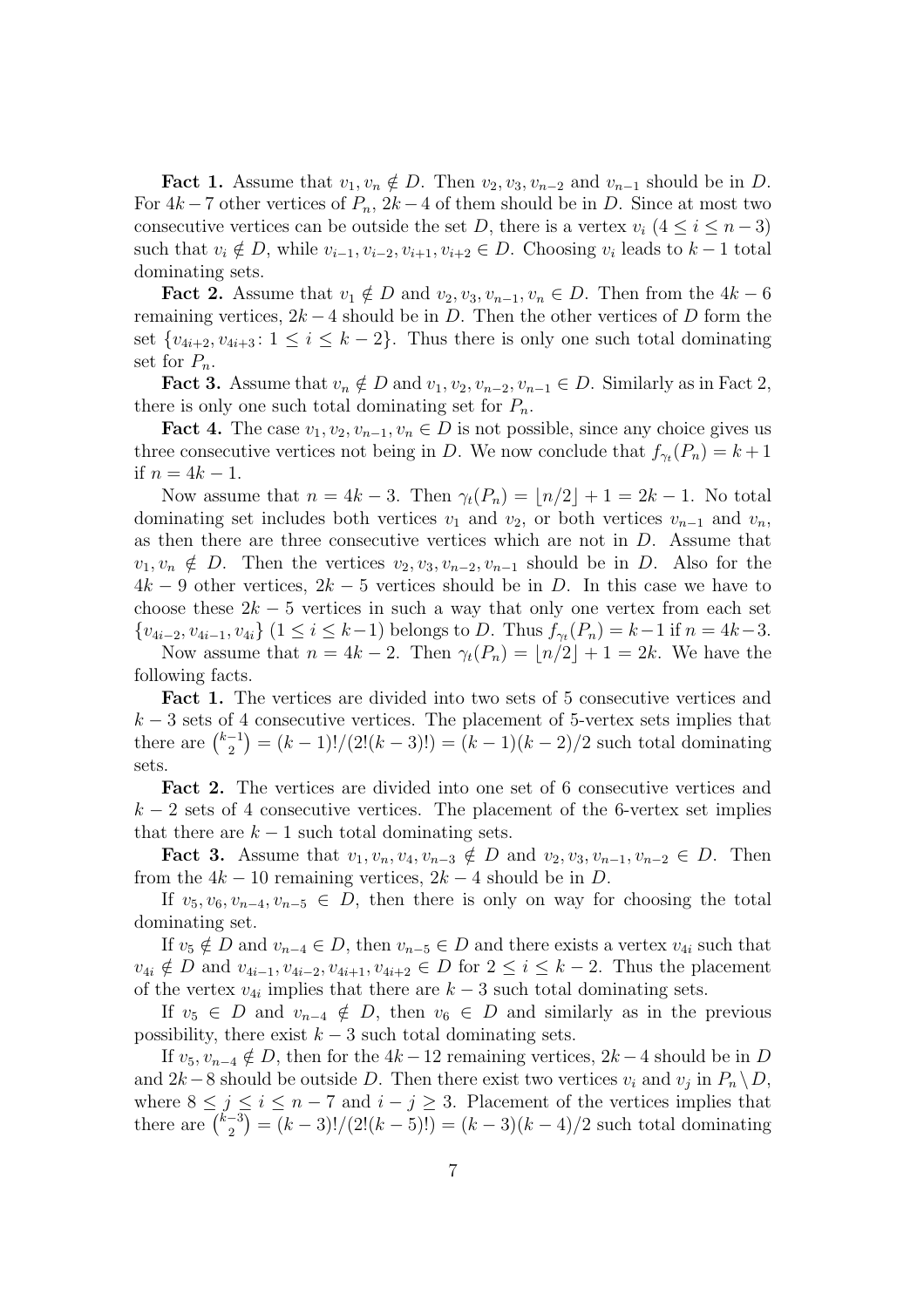sets.

Therefore Fact 3 gives us  $1+2(k-3)+(k-3)(k-4)/2$  total dominating sets.

**Fact 4.** Now assume that  $v_1, v_2 \in D$  and  $v_3, v_n, v_{n-3} \notin D$ . Then  $v_{n-1}, v_{n-2}$  $\in D$ . Thus from the 4k – 9 remaining vertices, 2k – 4 should be in D and 2k – 5 should be outside D.

If  $v_4 \notin D$ , then there exists only one total dominating set in which  $v_{4i+1}, v_{4i+2}$  $\in D$  (for  $1 \leq i \leq k-2$ ) and  $v_{4i-1}, v_{4i} \notin D$  (for  $2 \leq i \leq k-2$ ).

If  $v_4 \notin D$ , then similarly as in the previous possibility, there is only one such total dominating set.

If  $v_4, v_{n-4} \notin D$ , then total dominating sets should be chosen in such a way that exactly one vertex from the set  $\{v_{4i+3}: 1 \le i \le k-3\}$  does not belong to D. Thus there are  $k-3$  total dominating sets.

We now conclude that in this fact we obtain  $k-1$  total dominating sets.

**Fact 5.** Now assume that  $v_1, v_4, v_{n-2} \notin D$ . Then  $v_2, v_3, v_n, v_{n-1} \in D$ . Similarly as in the previous fact, there are  $k-1$  such total dominating sets.

**Fact 6.** Now assume that  $v_1, v_2, v_n, v_{n-1} \in D$ . From the  $4k - 6$  remaining vertices,  $2k-4$  should be in D and  $2k-2$  should be outside D. Thus there is only one total dominating set, as the vertices of  $\{v_{4i+1}, v_{4i+2} : 1 \leq i \leq k-2\}$  should be in D and the vertices of  $\{v_{4i-1}, v_{4i}: 1 \le i \le k-1\}$  should be outside D.

We now conclude that the number of minimum total dominating sets for  $P_{4k-2}$ is

$$
\frac{(k-1)(k-2)}{2} + (k-1) + 1 + 2(k-3) + \frac{(k-3)(k-4)}{2} + 2(k-1) + 1 = k^2.
$$

Let us observe that for any path  $P_n$ , if a vertex  $v_i$  is outside a total dominating set, then  $i \neq 2$  or  $i \neq n - 1$ .

**Observation 10** *We have*  $td(P_n, n-1) = n-2$  *for*  $n \geq 4$ *.* 

We now find the number of total dominating sets of a path  $P_n$  of cardinality  $n-2$ .

**Theorem 11** *For each positive integer*  $n \geq 6$  *we have* 

$$
td(P_n, n-2) = 1 + \frac{(n-4)(n-3)}{2}.
$$

**Proof.** Let  $v_1, v_2, \ldots, v_n$  be the vertices of  $P_n$ , and let D be a total dominating set of cardinality  $n-2$ . If  $v_1, v_n \notin D$ , then there is only one such total dominating set. Now assume that  $v_1 \notin D$  and  $v_n \in D$ . Then  $v_2, v_3, v_{n-1} \in D$ . The other vertex outside the set D is one of the vertices of the set  $\{v_i: 4 \le i \le n-2\}$ . There are  $n-5$  such total dominating sets. Now assume that  $v_n \notin D$  and  $v_1 \in D$ . Then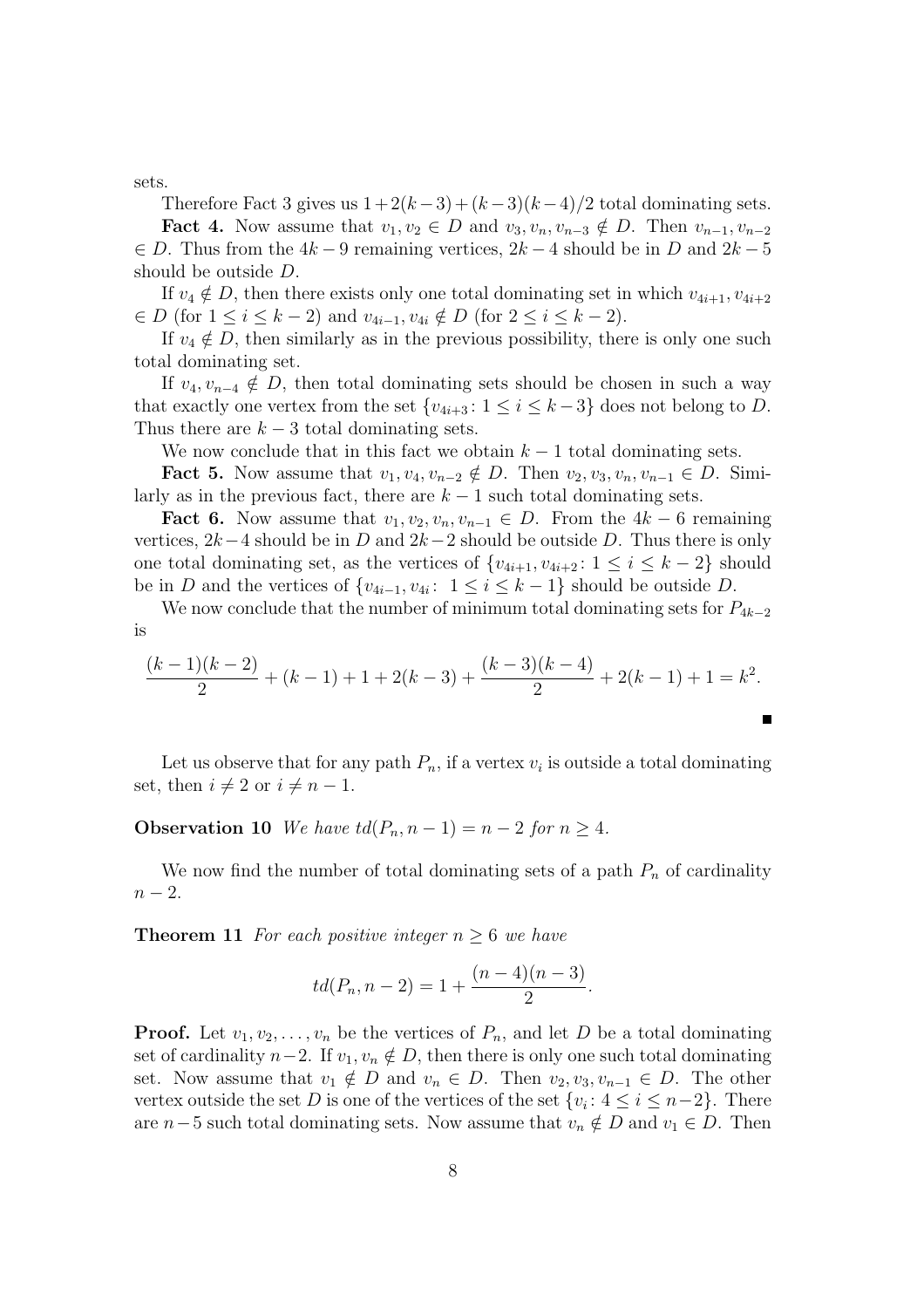$v_2, v_{n-1}, v_{n-2} \in D$ . Similarly as in the previous possibility, there are  $n-5$  such total dominating sets. Now assume that  $v_1, v_2, \ldots, v_k, v_n, v_{n-1}, \ldots, v_{n-(k-1)} \in D$ for  $2 \leq k \leq \lfloor (n-4)/2 \rfloor$ . If  $v_{k+1} \notin D$ , then the other vertex outside D is one of the vertices of the set  $\{v_i: k+4 \leq i \leq n-k\}$ . There exist  $n-(2k+3)$  such total dominating sets. If  $v_{n-k} \notin D$ , then the other vertex outside D is one of the vertices of the set  $\{v_i: k+5 \le i \le n-k\}$ . There exist  $n-(2k+4)$  total dominating sets with  $n-2$  vertices. Thus there are  $1+2+\ldots+(n-8)+(n-7)=(n-7)(n-6)/2$ such total dominating sets. We now conclude that the number of total dominating sets of  $P_n$  of cardinality  $n-2$  equals  $1+3(n-5)+(n-7)(n-6)/2=1+(n-7)(n-6)/2$  $6) + (n-5) + (n-4) + (n-7)(n-6)/2 = 1 + (n-4)(n-3)/2.$  $\blacksquare$ 

Since  $(n-4)(n-3)/2 = (n-5)(n-4)/2 + n-4$ , we get the following corollary from Observations 10 and 11.

**Corollary 12** *For each positive integer*  $n \geq 7$  *we have* 

$$
td(P_n, n-2) = td(P_{n-1}, n-3) + td(P_{n-2}, n-3).
$$

**Theorem 13** *For every positive integer*  $n \geq 6$  *we have*  $td(P_n, n-2) = \binom{n}{n-2}$  $-2-3(n-3)$ .

**Proof.** The result we prove by the induction on the number n. For  $P_6$ , Theorem 11 implies that  $td(P_6, 4) = 1 + (6 - 4)(6 - 3)/2 = 4 = {6 \choose 6-2} - 2 - 3 \cdot (6-3)$ . Assume that the result is true for  $P_k$ , where  $6 \leq k \leq n-1$ . Let  $k = n$  and consider a path  $P_n$ . By Theorem 11 we have  $td(P_n, n-2) = td(P_{n-1}, n-3)+td(P_{n-2}, n-3)$ . Applying the inductive hypothesis and Observation 10 we get  $td(P_{n-1}, n-3)$  $=\int_{n-3}^{n-1}$  ${n-1 \choose n-3} - 2 - 3(n-4) + (n-4) = (n-1)(n-2)/2 - 2 - 2(n-4) = (n^2 - 7n + 14)/2$  $= n(n-1)/2 - 3(n-3) - 2 = {n \choose n-2} - 2 - 3(n-3) = td(P_n, n-2).$ 

#### **3.3** Coefficients of the polynomial for  $C_n$

It is well known [7] that the total domination number of a path  $C_n$  is:

$$
\gamma_t(C_n) = \begin{cases} n/2 & \text{if } n = 4k; \\ \lfloor n/2 \rfloor + 1 & \text{otherwise.} \end{cases}
$$

We now give a formula for the number of minimum total dominating sets of cycles.

**Theorem 14** *For paths*  $P_n$  *we have* 

$$
f_{\gamma_t} = \begin{cases} n & \text{if } n = 4k - 1; \\ 4 & \text{if } n = 4k; \\ n & \text{if } n = 4k + 1; \\ n^2/4 & \text{if } n = 4k + 2. \end{cases}
$$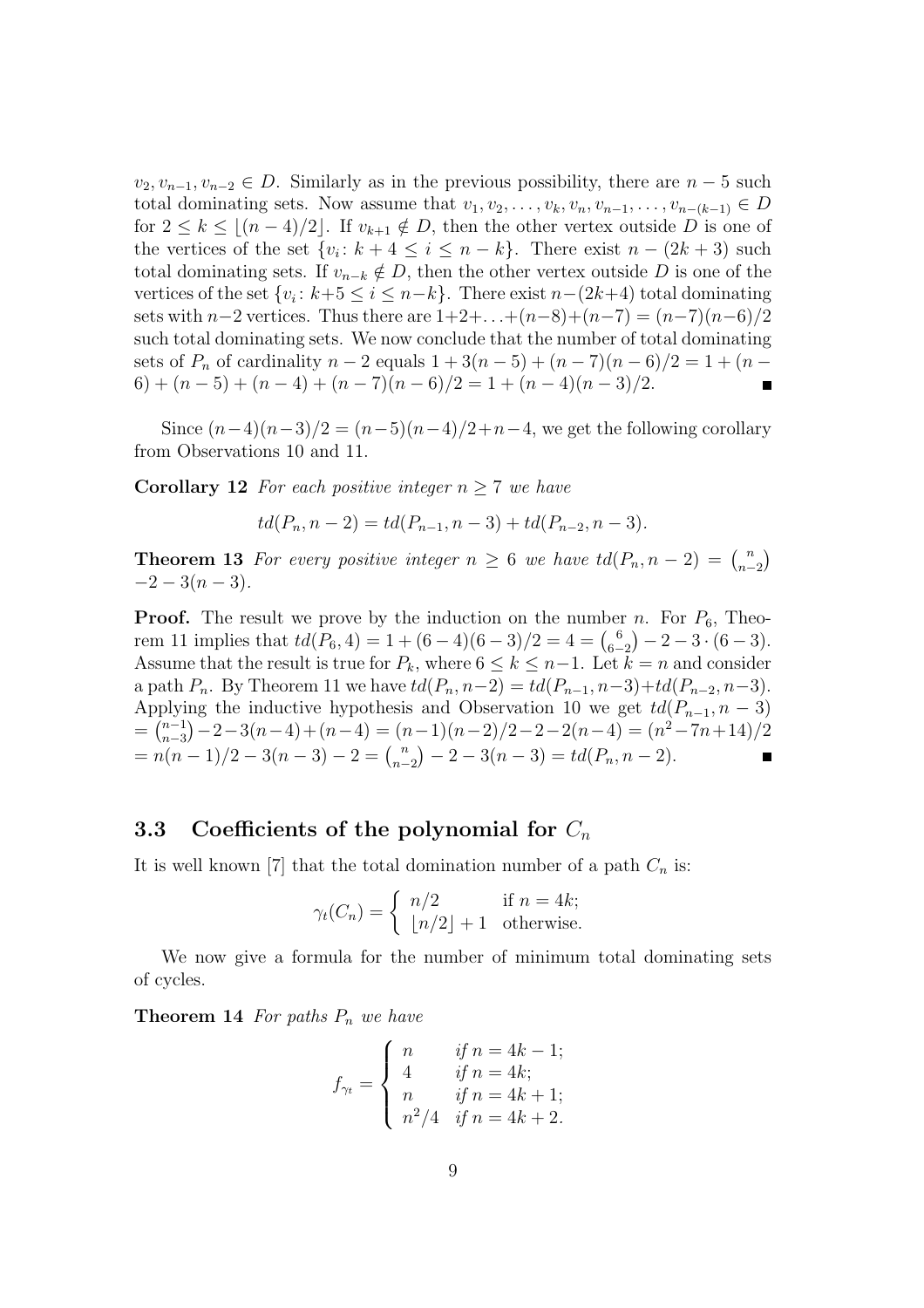**Proof.** Let D be a  $\gamma_t(C_n)$ -set. First assume that  $n = 4k - 1$ . Then  $\gamma_t = (C_n)$  $= 2k$ . There is a vertex  $v_i$  outside D such that  $v_{i+1}, v_{i+2}, v_{i-1}, v_{i-2} \pmod{n}$  should be in D. Changing i between 1 to n gives us n total dominating sets for  $C_n$ . Thus  $f_{\gamma_t}(C_{4k-1}) = 4k - 1.$ 

Now assume that  $n = 4k$ . Then  $\gamma_t = (C_n) = 2k$ . If  $v_1, v_2 \in D$ , then  $D = \{v_{4i+1}, v_{4i+2} : 0 \leq i \leq k-1\}$ . If  $v_2, v_3 \in D$ , then  $D = \{v_{4i+2}, v_{4i+3} : 0 \leq i$  $\leq k-1$ . If  $v_3, v_4 \in D$ , then  $D = \{v_{4i+3}, v_{4i+4} : 0 \leq i \leq k-1\}$ . If  $v_4, v_5 \in D$ , then  $D = \{v_{4i+4}, v_{4i+5} : 0 \leq i \leq k-1\}.$ 

The remaining cases are similar. Therefore  $f_{\gamma_t}(C_{4k}) = 4$ .

Now assume that  $n = 4k+1$ . Then  $\gamma_t(C_n) = 2k+1$ . The set D contains three consecutive vertices  $v_1, v_2, v_3$  and the other vertices of D are vertices of the set  $\{v_{4i+2}, v_{4i+3} : 1 \leq i \leq k-1\}$ . There are *n* different triples of consecutive vertices in  $C_n$ . Thus there are *n* total dominating sets. Consequently,  $f_{\gamma_t}(C_{4k+1}) = 4k+1$ .

Now assume that  $n = 4k+2$ . Then  $\gamma_t = (C_n) = 2k+2$ . The total dominating sets of  $C_n$  are determined as follows.

**Fact 1.** There are four consecutive vertices  $v_i$ ,  $v_{i+1}$ ,  $v_{i+2}$ ,  $v_{i+3}$  in D. Thus the other vertices of D are  $v_{i+6}, v_{i+7}, v_{i+10}, v_{i+11}, \ldots, v_{i-4}, v_{i-3}$ . Since i can take all indices, thus there are  $4k + 2$  such total dominating sets.

**Fact 2.** If  $v_i, v_{i+1}, v_{i+2}, v_j, v_{j+1}, v_{j+2}$  (where  $j - i \geq 5$  and  $|j + 2 - i| \geq 3$ ) are in  $D$ , then the other vertices of  $D$  are two consecutive vertices. Without loss of generality we assume that  $i = 1$ . If k is even, then for every j such that  $j \in \{4t+2: 1 \le t \le k/2-1\}$  there are  $4k+2$  total dominating sets. For  $j = 2k$  there are  $2k+1$  total dominating sets. The other js give us repeated total dominating sets. Thus there are  $k(4k+2)/2 - (2k-1)$  total dominating sets. If k is odd, then for every j such that  $j \in \{4t + 2: 1 \le t \le (k-1)/2\}$  there are  $4k + 2$  total dominating sets. The other *js* give us repeated total dominating set. Thus there are  $(k-1)(4k+2)/2$  such total dominating sets.

**Fact 3.** Let  $v_i$  and  $v_j$  (where  $|j - i| \geq 3 \text{ mod } n$ ) be two vertices outside D such that  $v_{i-1}, v_{i-2}, v_{i+1}, v_{i+2}$  and  $v_{i-1}, v_{i-2}, v_{i+1}, v_{i+2}$  are in D. Without loss of generality assume that  $i = 1$ . If k is even, then there are  $k/2$  total dominating sets. Thus there are  $k(4k+2)/2$  total dominating sets. If k is odd, then there are  $(k-1)(4k+2)/2$  total dominating sets, and for  $j = 4 \cdot (k+1)/2$  there are  $2k+1$  total dominating sets. The other *js* give us repeated total dominating sets. We now conclude that  $f_{\gamma_t}(C_{4k+2}) = (2k+1)^2$ .

Since discarding each vertex of  $C_n$  gives a total dominating set for  $C_n$ , we have the following observation.

#### **Observation 15**  $td(C_n, n-1) = n$ .

We now find the number of total dominating sets of a path  $C_n$  of cardinality  $n-2$ .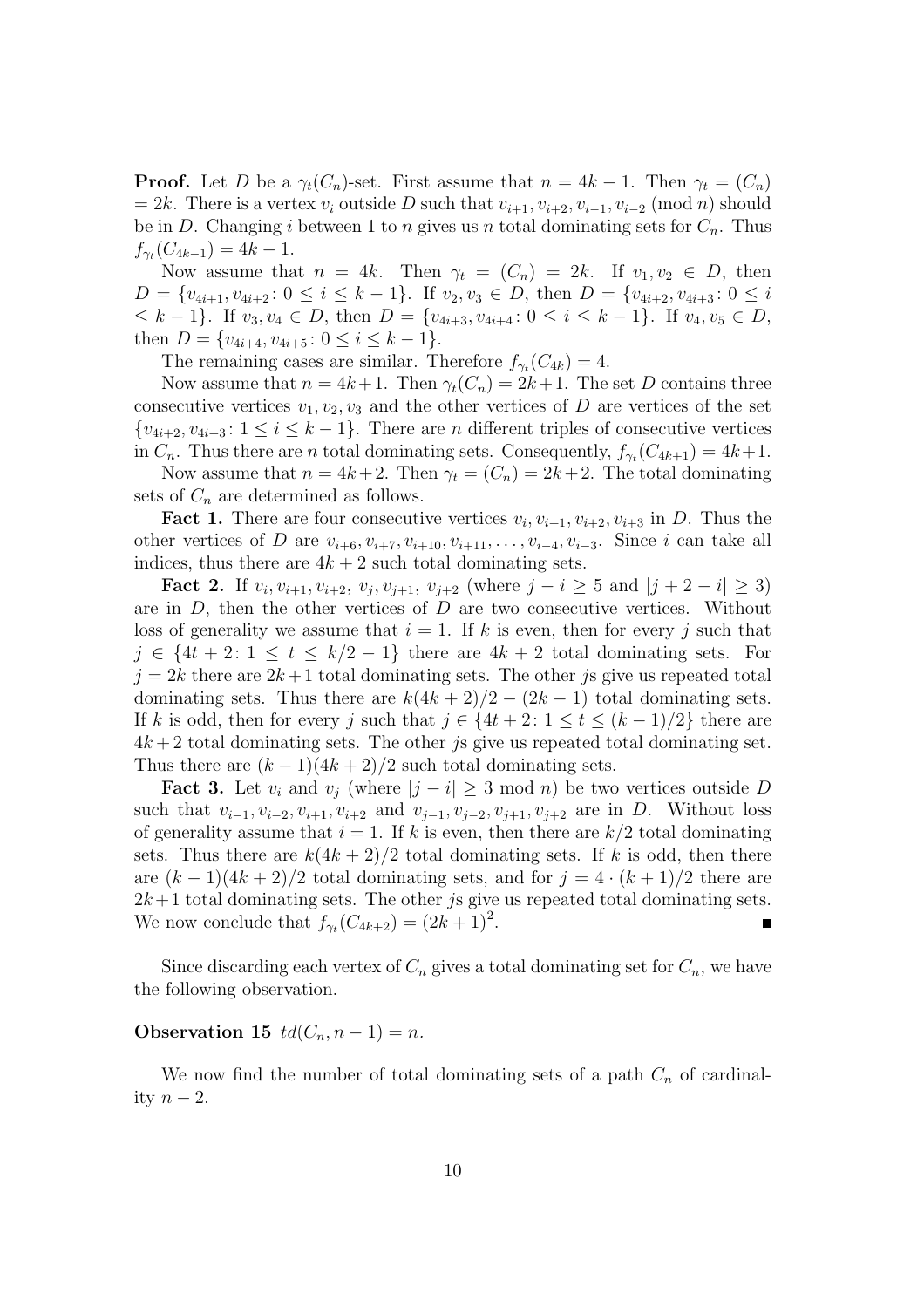**Theorem 16** *For every positive integer*  $n \geq 5$  *we have* 

$$
td(C_n, n-2) = \frac{(n-2)(n-1)}{2} - 1.
$$

**Proof.** Let D be a total dominating of  $C_n$  of cardinality  $n-2$ . If the two vertices outside D are  $v_i$  and  $v_{i+1}$ , then there are n such total dominating sets. Now assume that the two vertices outside D are  $v_i$  and  $v_j$ , where  $d(v_i, v_j) \geq 3$ . If  $i = 1$ , then  $j \in \{4, 5, \ldots, n-2\}$ . There are  $n-5$  such total dominating sets. Now assume that  $i = 2$ . Then  $j \in \{5, 6, \ldots, n-1\}$ . There are  $n-5$  such total dominating sets. Now assume that  $i = 3$ . Then  $j \in \{6, 7, \ldots, n\}$ . There are  $n-5$  total dominating sets. Generally, if  $i = k$  where  $4 \leq k \leq n-3$ , then  $j \in \{k+3, k+4, \ldots, n\}$ . There are  $n - k - 2 = (n - 5) - (k - 3)$  such total dominating sets. We now get  $td(C_n, n-2) = n+1+2+\ldots+(n-6)+3(n-5)$  $= n + (n-3)(n-2)/2 - 3 = (n-2)(n-1)/2 - 1.$  $\blacksquare$ 

Since  $(n-1)(n-3)/2 = (n-3)(n-2)/2 + (n-1)$ , we have the following corollary from Observations 15 and 16.

**Corollary 17** *For every integer*  $n \geq 6$  *we have* 

$$
td(C_n, n-2) = td(C_{n-1}, n-3) + td(C_{n-2}, n-3).
$$

We have the following corollary from Theorem 14.

**Corollary 18** For every positive integer n we have  $td(C_{4n}, 2n) = 4$ .

**Theorem 19** For each integer  $n \geq 5$  we have  $td(C_n, n-2) = {n \choose n-2} - n$ .

**Proof.** The result we prove by the induction on the number n. If  $n = 5$ , then by Theorem 16 we have  $td(C_5,3) = (5-2)(5-1)/2 - 1 = {5 \choose 5-2} - 5$ . Assume that it is true for  $C_k$  ( $5 \le k \le n-1$ ). Let  $k = n$  and consider a cycle  $C_n$ . By Corollary 17 we have  $td(C_n, n-2) = td(C_{n-1}, n-3) + td(C_{n-2}, n-3)$ . Using the inductive hypothesis and Theorem 16 we get  $td(C_{n-1}, n-3) = {n-1 \choose n-3}$  $\binom{n-1}{n-3} - (n-1).$ By Observation 15 we have  $td(C_{n-2}, n-3) = n-2$ . Therefore  $td(C_{n-1}, n-3)$  $+t d(C_{n-2}, n-3) = {n-1 \choose n-3}$  ${n-1 \choose n-3} - (n-1) + (n-2) = {n \choose n-2} - n = td(C_n, n-2).$ 

## **4** Total dominating polynomial for  $G_1 \vee G_2$

We now obtain total dominating polynomial for a join of graphs.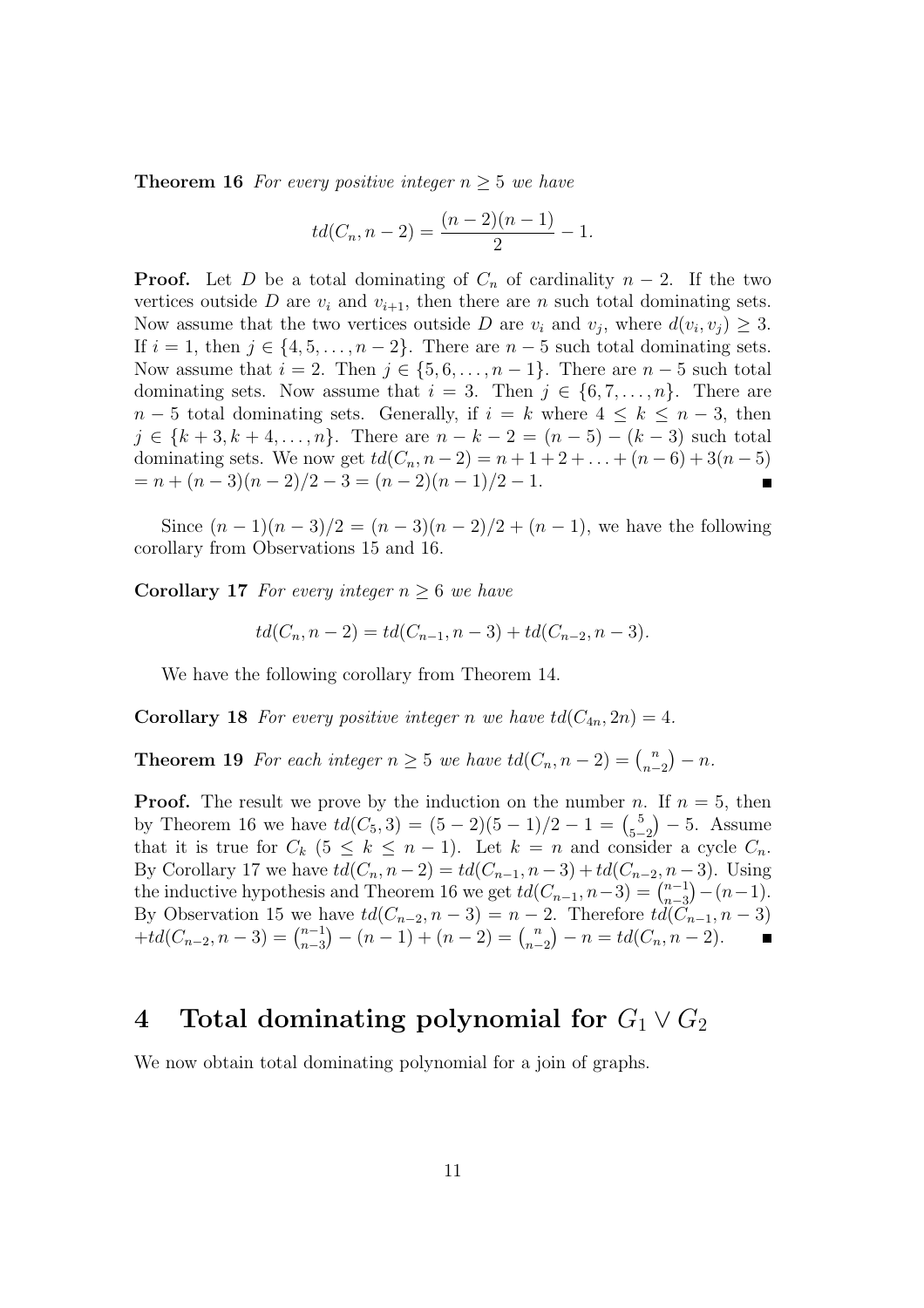**Theorem 20** *Let*  $G_1$  *and*  $G_2$  *be two graphs of order*  $n_1$  *and*  $n_2$ *, respectively. The coefficients of the total dominating polynomial for*  $G_1 \vee G_2$  *can be computed as follows:*

$$
f_i = td(G_1 \vee G_2, i) = \sum_{j=1}^{i-1} {n_1 \choose j} {n_2 \choose i-j} + td(G_1, i) + td(G_2, i)
$$

$$
\gamma_t(G_1 \vee G_2) = 2 \ ; \quad 2 \leq i \leq n_1 + n_2
$$

*such that*  $td(G_1, i)$  *and*  $td(G_2, i)$  *are the numbers of i-element total dominating sets of the graphs*  $G_1$  *and*  $G_2$ *, respectively.* 

**Proof.** We find the number of total dominating sets of cardinality i as follows. Clearly, at least one vertex of  $G_1$  or  $G_2$  must be selected. First we select a vertex of  $G_1$  and if it is possible,  $i-1$  vertices of  $G_2$ ; this is probably equal to  $\binom{n_1}{1}$  $\binom{n_1}{1}\binom{n_2}{i-1}.$ We can select two vertices of  $G_1$  and  $i-2$  vertices of  $G_2$ , this is probably equal to  $\binom{n_1}{2}$  $\binom{n_2}{i-2}$ . Besides that, it is possible that we select all of i vertices of  $G_1$  or  $G_2$ . The number of positions for this way is  $td(G_1, i)$  or  $td(G_2, i)$ , respectively. Then generally we get  $td(G_1 \vee G_2, i) = \binom{n_1}{1}$  ${n_1 \choose 1}{n_2 \choose i-1} + {n_1 \choose 2}$  $\binom{n_1}{2}\binom{n_2}{i-2}+\ldots+\binom{n_1}{i-1}\binom{n_2}{1}+td(G_1,i)$ + $td(G_2, i)$ . If  $i < j$ , then  $\binom{i}{i}$  $j<sup>i</sup>$ <sub>j</sub> $= 0$ , also for each  $i > n_1$ ;  $td(G_1, i) = 0$  and for each  $i > n_2$ ;  $td(G_2, i) = 0$ . It is remarkable that  $td(G_1 \vee G_2, n_1 + n_2) = \binom{n_1}{n_1}$  ${n_1 \choose n_1}{n_2 \choose n_2} = 1.$ 

**Theorem 21** Let  $G_1$  and  $G_2$  be two graphs with  $n_1$  and  $n_2$  vertices, respectively. *Then*

$$
TD(G_1 \vee G_2, x) = ((1+x)^{n_1} - 1)((1+x)^{n_2} - 1) + TD(G_1, x) + TD(G_2, x).
$$

**Proof.**

$$
TD(G_1 \vee G_2, x) = \sum_{i=2}^{n_1 + n_2} f_i x^i
$$
  
= 
$$
\sum_{i=2}^{n_1 + n_2} \Big[ \sum_{j=1}^{i-1} {n_1 \choose j} {n_2 \choose i-j} \Big] x^i + TD(G_1, x) + TD(G_2, x)
$$
  
= 
$$
\Big[ \sum_{j=1}^{n_1} {n_1 \choose j} x^j \Big] \Big[ \sum_{k=1}^{n_2} {n_2 \choose k} x^k \Big] + TD(G_1, x) + TD(G_2, x)
$$
  
= 
$$
((1 + x)^{n_1} - 1)((1 + x)^{n_2} - 1) + TD(G_1, x) + TD(G_2, x).
$$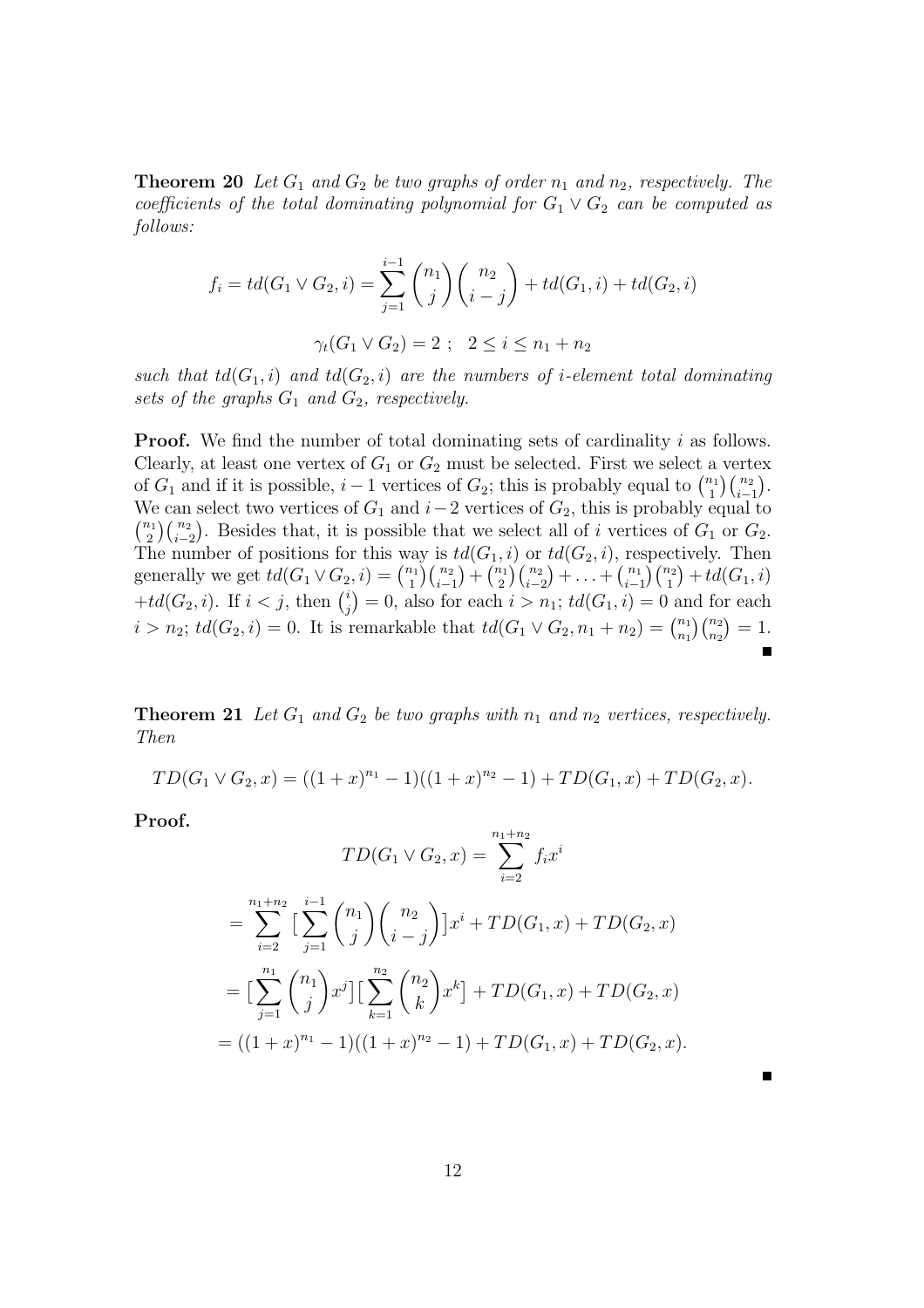**Theorem 22** *Let* G *be a complete bipartite graph*  $K_{n,m}$ *. Then* 

$$
td(K_{n,m}, i) = f_i = \sum_{j=1}^{i-1} {n \choose j} {m \choose i-j}
$$

*and*

$$
TD(K_{n,m}, x) = ((1+x)^{n} - 1)((1+x)^{m} - 1) + x^{n} + x^{m}.
$$

**Proof.** By the previous theorem, it suffices to consider  $G_1 = \overline{K_n}$  and  $G_2 = \overline{K_m}$ .

**Corollary 23** *For stars we have*

$$
TD(K_{n-1,1}, x) = ((1+x)^{n-1} - 1)x + TD(\overline{K_{n-1}}, x) + TD(K_1, x)
$$

$$
= ((1+x)^{n-1} - 1)x
$$

*and*

$$
f_i = \binom{n-1}{i-1}.
$$

**Corollary 24** *For each positive integer*  $n \geq 2$ *, the total dominating polynomial for* W<sup>n</sup> *(wheel with* n *vertices) is computed as follows,*

$$
TD(W_n, x) = ((1+x)^{n-1} - 1)x + TD(C_{n-1}, x).
$$

**Proof.** In fact,  $W_n$  is  $C_{n-1} \vee K_1$ . Therefore

$$
TD(C_{n-1} \vee K_1, x) = ((1+x)^{n-1} - 1)((1+x) - 1) + TD(C_{n-1}, x) + TD(K_1, x)
$$
  
= ((1+x)^{n-1} - 1)x + TD(C\_{n-1}, x).

П

## **References**

- [1] S. Alikhani, *Dominating sets and domination polynomials of graphs,* Ph. D. Dissertation, University Putra Malaysia, 2008.
- [2] S. Alikhani and Y. Peng, *Introduction to domination polynomial of a graph,* to appear in Ars Combinatoria.
- [3] M. Bazaraa, J. Jarvis and H. Sherali, *Linear Programming and Network Flows,* John Wiley & Sons, Inc., 1990.